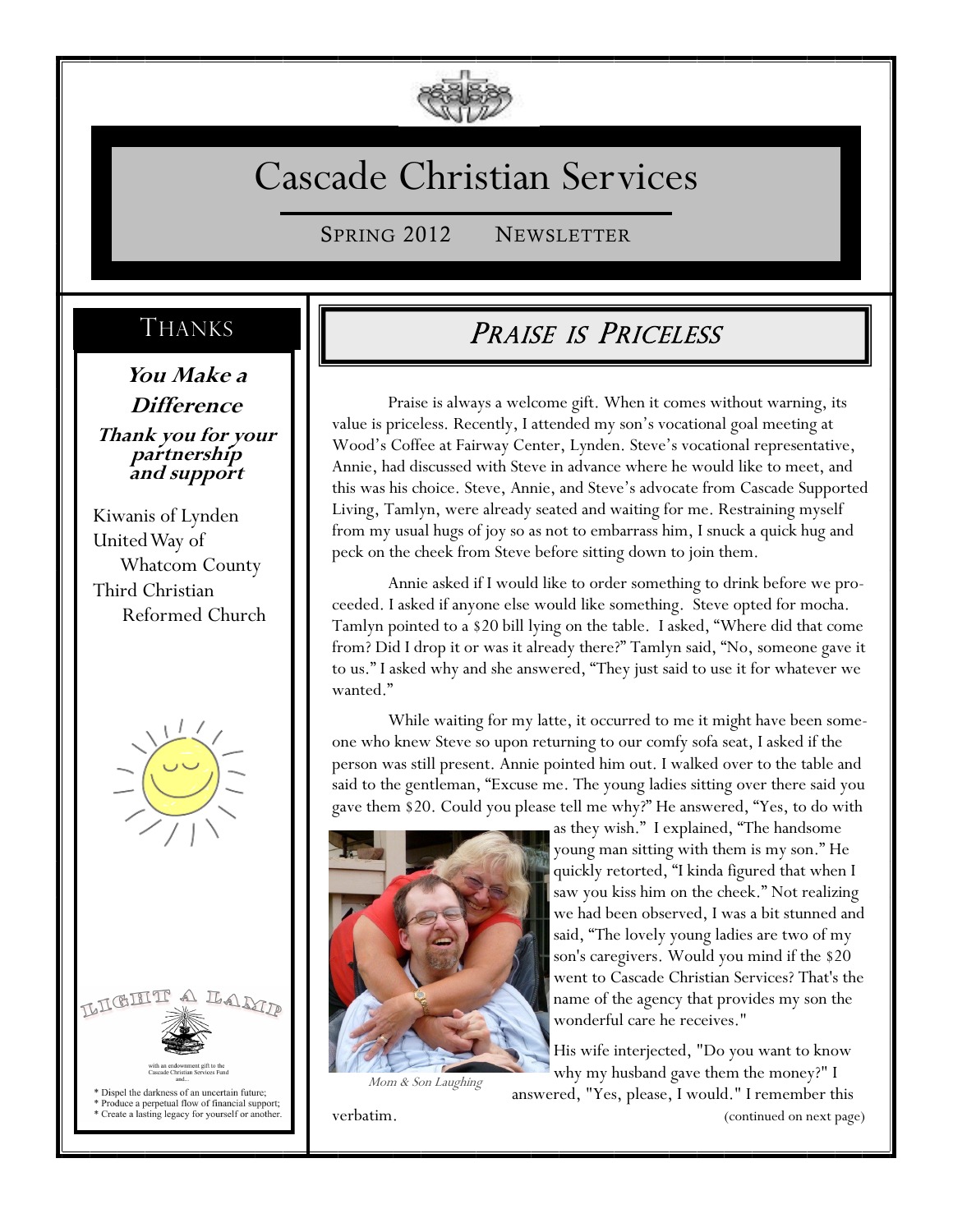#### PAGE 2

She said "We were already here when the two young ladies arrived with your son. I have never seen so much loving respect paid to anyone as what those two showed to your son. From opening and escorting him through the door to the graceful way they assisted him as he sat. They showed him nothing but respect and loving kindness. They made sure he was made to feel an important part of their being here. Then I heard the girl at the counter tell them they don't accept checks, so I told my husband to give them the money so they could buy themselves and your son coffee."

I was joyfully stunned. I restrained myself from hugging each of them (there were several couples). I briefly explained Steve had a car accident as a teenager and as he matured didn't want his Mom caring for his private needs, and the Lord brought us to Cascade Christian Services. I explained that I have always seen the loving, respectful consideration shown to Steve in my presence and could only trust that same loving kindness was shown to him when I wasn't there. I thanked each of them for affirming that for me. Again, they assured me there was no doubt in any of their minds that Annie and Tamlyn had anything but respect for Steve.

It was such a wonderful experience. I didn't tell them I am the CCS board president. I didn't feel it was necessary. I felt the Lord put us where we were, when we were there, and needed no further

explanation. I thanked Tamlyn and Annie and shared the testimony of how they were perceived by people they didn't even know were watching. It wasn't a show. It was professionalism.

To the staff of Cascade Christian Services, Crestview Home, Cascade Vocational Services, Cascade Supported Living, Pine Street Home, and Cascade Home Care, thank you for all you do for all the clients you serve. I pray we will have more people come to know about Cascade Christian Services through glimpses of all the "Steve's" and their staff.

> Rhonda Howard CCS Board President

#### TRAINING CENTER



Practice Session in new Training Center

Cascade Christian Services has a training center developed by our training manager, Allison Hill. Many of you know Allison as the long-time director of Cascade Christian Home on the King Tut Road, which has been serving clients for 32 years. Having practically grown up at the Home, Allison has been training our staff for a decade and has become certified by Department of Social and Health Services as a community instructor. She now is one of the most capable certified trainers in the area. This means CCS is one of a few offering the state mandated training for Home Care Aid certification north of Everett to meet the mandates of Initiative 1163 for long-term caregivers that became effective January 7, 2012.

Our new training center was built into a warehouse space using our specifications to include current technology and material for staff to learn and practice the skills necessary to show demonstrated competency. We provide everything to assure staff have the skills, knowledge and abilities to assist our clients to the high standards of service CCS provides. Prometrics, a third party testing and assessment service, test our students to qualify them for the required certification before they perform those important services to our clients.

Located just south of Ferndale not far from I-5, our administrative offices have also moved to the new place to free room in the Bellingham offices for the fast-growing Home Care division and the employment solutions Cascade Vocational Services continue to provide, as they have been out-growing their space as well. Watch us grow as we meet the changing needs of our community while providing the best service offered.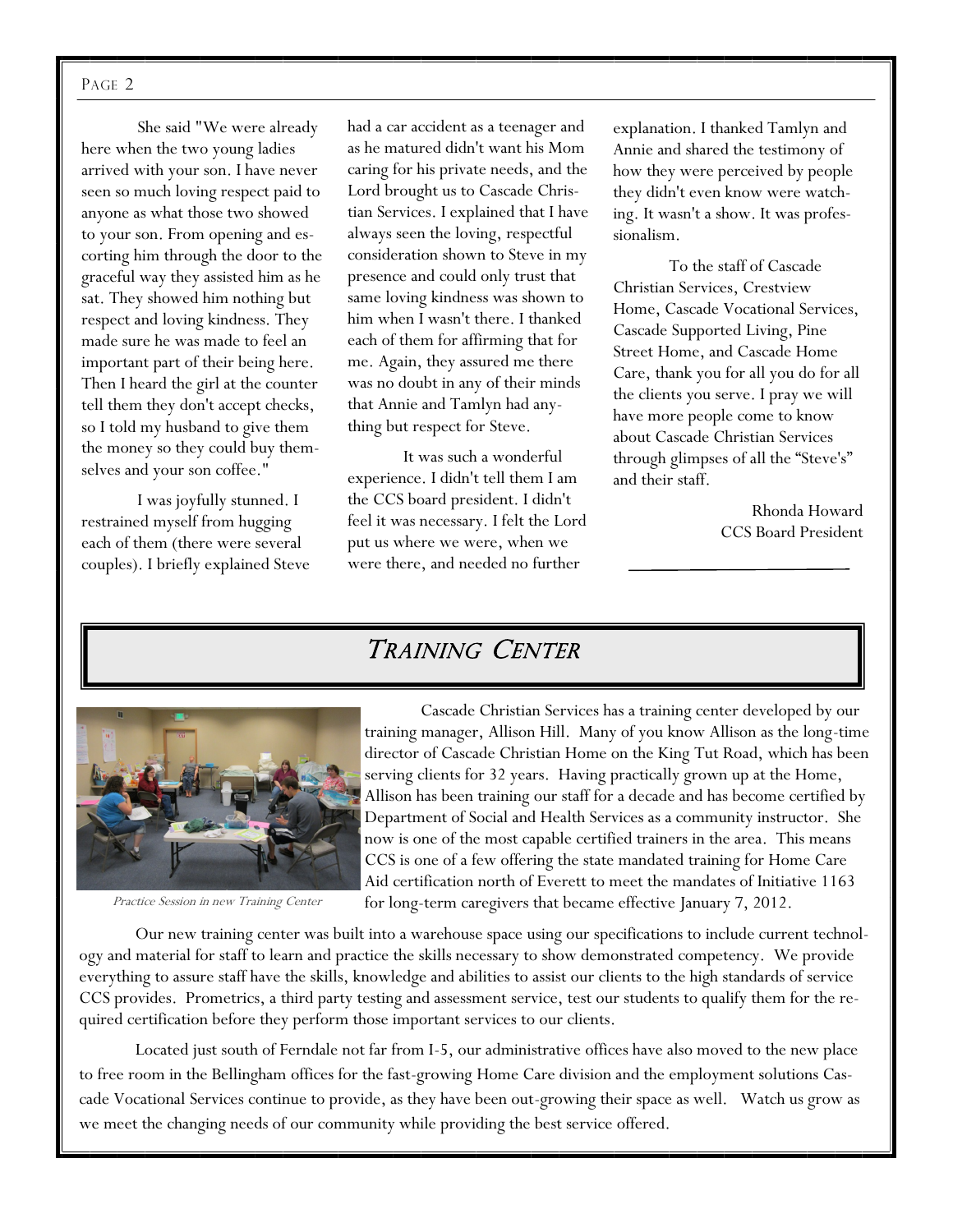#### PAGE 3 CASCADE CHRISTIAN SERVICES

## TAKE ME OUT TO THE BALLGAME

Representatives and clients from all parts of Cascade Christian Services joined forces at Safeco Field April 19 to cheer on the Seattle Mariners to a  $9<sup>th</sup>$ inning defeat to the Cleveland Indians.

Neither the loss nor the misty fog dampened the high

spirits of those filling many of the 180 seats the Mariners donated to Cascade Executive Director George Beanblossom. It was a Cascade block party with folks hollering hello to friends not seen for some time.

Transporting folks from Lynden, Mount Vernon and Bellingham was its own game – one Supported Living staffer likened it to a "week-long camping trip in one day."

Meds, food, blankets, extra coats, pillows and backpacks filled every nook and cranny of Cascade vans. A furious spring storm dumped water by the bucketful onto I-5 and pushed windshield wipers to their highest speeds.

It was a challenging drive, but Mariners staff proceeded to make the rest of the evening a walk in

the ball park. Mariner staff guided us to disabled parking, elevators, and led our amoebic group through the easiest path to our third-level seats.

With a bird's eye view over first base, our group was quick to get in the game. After about one

> chilly hour, we were ready to get coffee. Mariners pitching kept the game close and Mariner bats kept us hooting and hollering.

In the end it wasn't about the who won or lost, or how many french fries the gulls nabbed; it wasn't about the chilling Seattle weather that pass-

es for spring or the adventure that lasted well into the wee hours of the following day; it Gloria and Tabatha

was the camaraderie, the laughter, the friendship and the excitement of an evening well spent with friends.

> Jannne Sleeper Cascade Supported Living

You wouldn't have won if we'd beaten you. Yogi Berra

#### EMPLOYEE OF THE QUARTER

"Activities with clients, like bowling and fun stuff," are Brittney Biondolillo's favorite things about her job at Cascade Supported Living, where she's worked since 2006. "It doesn't even feel like work," she says.

That cheerful disposition and energy earned Brittney the spring Employee of the Quarter for Cascade Christian Services.

With a wry smile, Brittney is quick to point out that paperwork is not among her list of happy activities at CSL.

She has worked with each of CSL's 11 clients



**Brittney** 

over the years, and has seen many people change. But none so much as in Kent , who she says has become "more outgoing. He does more things. He seems happier."

Brittney notes positive changes among staff at CSL as well. "With my coworkers, it's more like a team," she says.

Brittney shares her Lynden home with husband, Luke, and their three year old daughter, Kaitlyn.

In her off time, you'll probably find her outside. Hunting, hiking and fishing are among her favorite activities, she says.